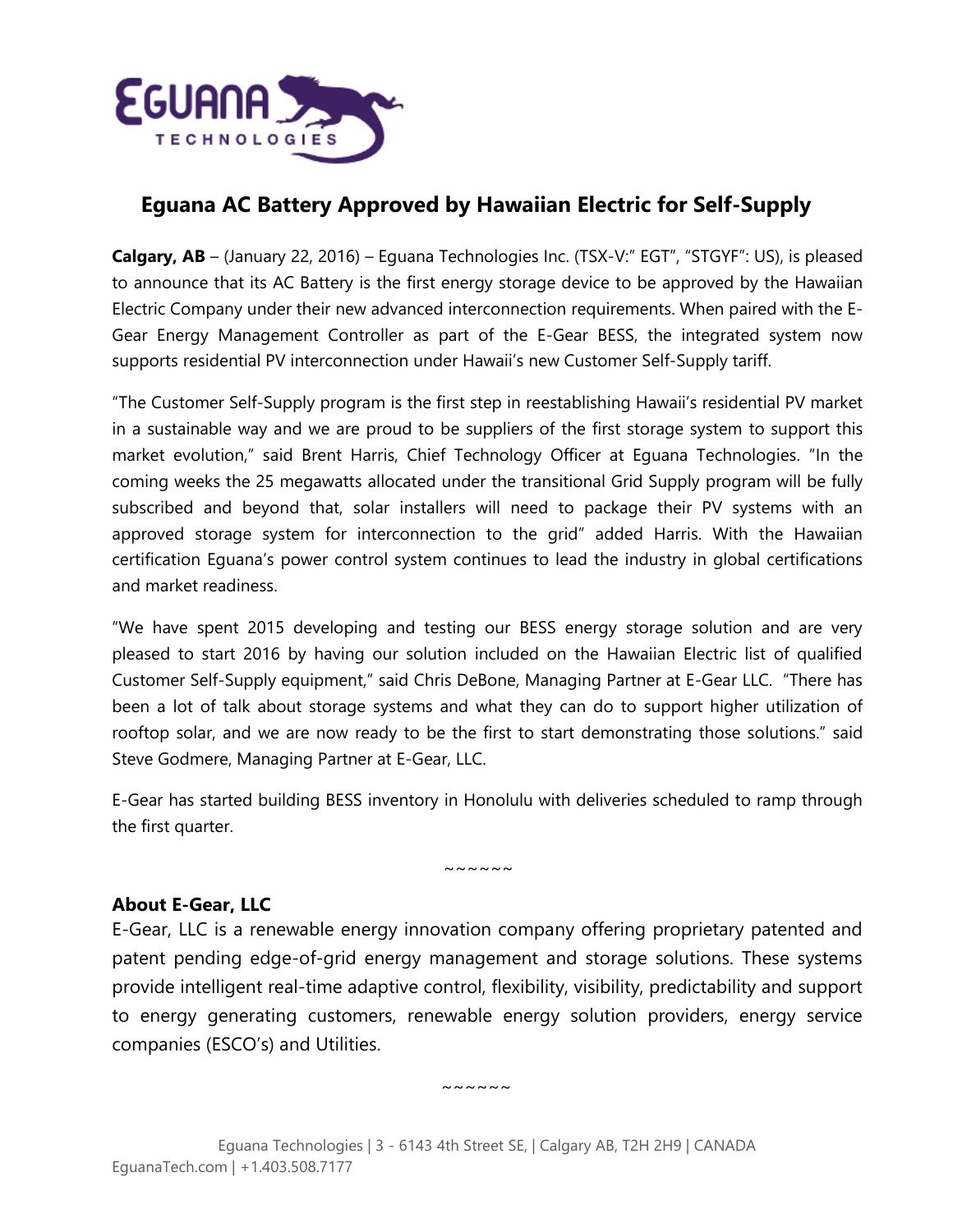

### **About The AC Battery:**

The Eguana AC Battery™ is a certified, grid ready power control solution pre-integrated with industry leading Li-Ion batteries. Our solution can be seamlessly integrated with a local energy management system or a distributed fleet control network using open communication protocols to provide a fully functional energy storage installation. The AC Battery provides maximum flexibility for system aggregators which want to deploy it as a standalone product, as part of new solar storage installations, or as a retrofit to solar PV installations already in place.

~~~~~~

#### **About Eguana Technologies Inc.**

Eguana Technologies Inc. (TSX.V: EGT) designs and manufactures high performance power controls for residential and commercial energy storage systems. Eguana has more than 15 years' experience delivering grid edge power electronics for fuel cell, photovoltaic and battery applications and delivers proven, durable, high quality solutions from its high capacity manufacturing facilities in Europe and North America.

With thousands of its proprietary energy storage inverters deployed in the European and North American markets, Eguana is the leading supplier of power controls for solar self-consumption, grid services and demand charge applications at the grid edge.

To learn more, visit [www.EguanaTech.com](http://www.eguanatech.com/) or follow us on Twitter [@EguanaTech](https://twitter.com/EguanaTech)

| <b>Company Inquiries</b>      |
|-------------------------------|
| Justin Holland                |
| CEO, Equana Technologies Inc. |
| +1.416.728.7635               |
| Justin.Holland@EquanaTech.com |

#### **Forward Looking Information**

*The reader is advised that some of the information herein may constitute forward-looking statements within the meaning assigned by National Instruments 51-102 and other relevant securities legislation. In particular, we include: statements pertaining to the value of our power controls to the energy storage market and statements concerning the use of proceeds and the Company's ability to obtain necessary approvals from the TSX Venture Exchange.*